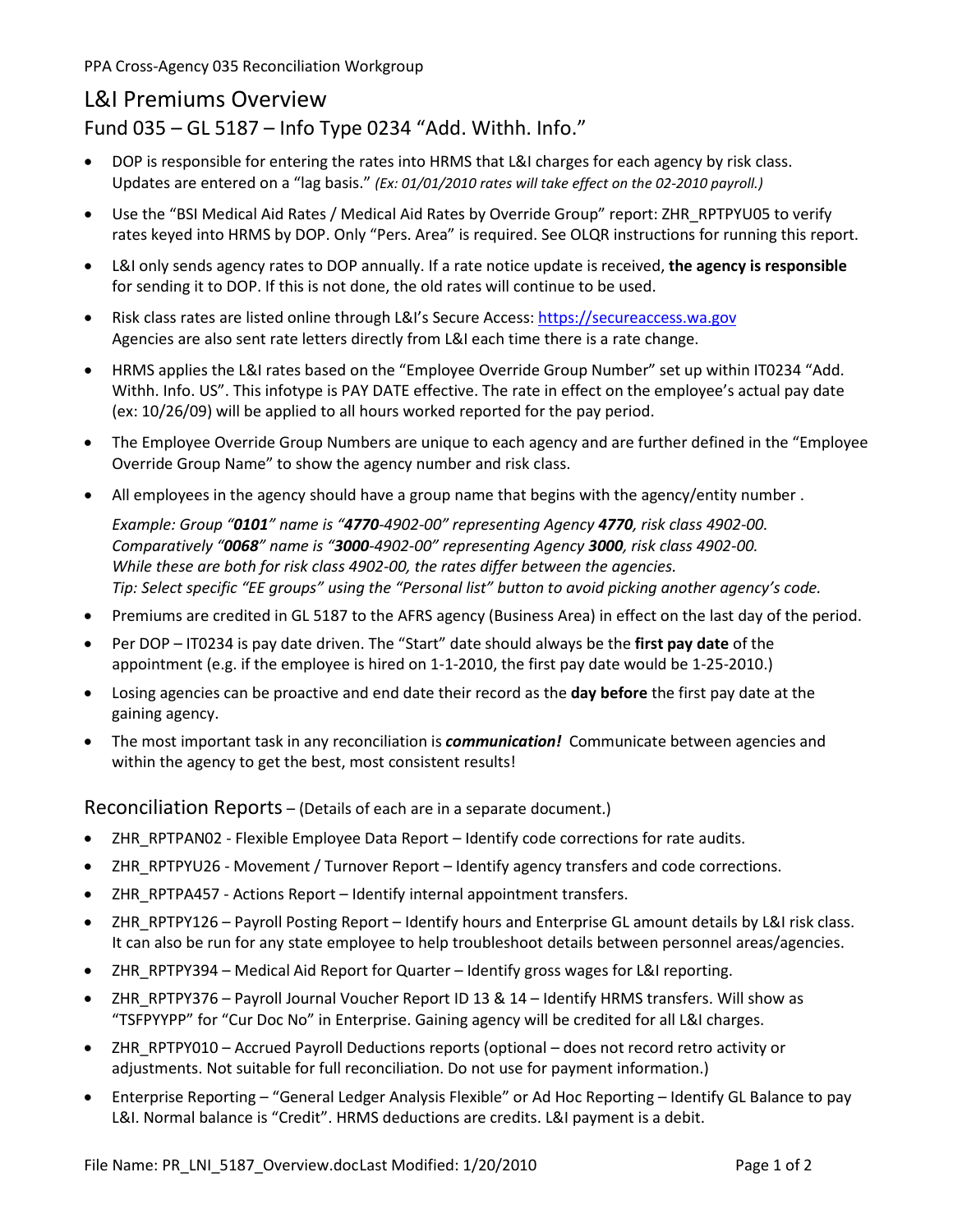PPA Cross-Agency 035 Reconciliation Workgroup

#### Clean reporting and filing:

In a "perfect world" scenario:

HRMS collects L&I premiums for six payrolls that are credited to GL 5187.

The GL 5187 credit balance amount is paid to L&I quarterly.

Example: \$10,000 x 6 pay periods = \$60,000 credited to GL 5187 and paid to L&I.

Most agencies file on a "lag quarter" basis to match the earning periods: Ex: First quarter (January – March) = Payroll 2 thru 7, second qtr. = 8–13, third qtr. = 14-19 & fourth qtr = 20-01.

## How HRMS handles Retroactive Changes to IT0234 with Rates changes

- **Watch period**(s) being affected. A change entered retroactively may not process as intended. Example: A correction to IT0234 starting 10/26/09, entered in November, will only retro to 11/10/09.
- **Decreased** rate in the same calendar year: HRMS will handle all corrected amounts.
- **Increased** rate in the same calendar year: HRMS will only correct Employer share amounts.

Agencies decide whether or not to charge the employee for these increases. However, GL 5187 must still be credited and L&I paid.

A manual adjustment "IT0015 Additional Payment" is required to collect the Employee share increase using wage type "7443 – EE Medical Aid". L&I adjustment wage types: 7432, 7433, 7434, 7442 & 7443. HRMS is not designed to handle large dollar adjustments. Use JV's and/or A19's as appropriate for larger corrections.

- **Previous quarter** retroactive changes may also require manual adjustments and amended returns.
- If you are **crossing calendar years**, HRMS will not make any corrections. OFM and L&I should be consulted to see if cross calendar year corrections are appropriate. There is a three year amended return limit: <http://apps.leg.wa.gov/rcw/default.aspx?cite=51.16.190> (RCW 51.16.190)

## Online Resources:

#### **DOP Resources:**

<http://www.dop.wa.gov/payroll/HRMS/HRMSSupport/Pages/AgencyContactList.aspx>

• DOP Agency Contact List - Key communication tool between agencies.

#### <http://www.dop.wa.gov/payroll/HRMS/OnLineQuickReference>

- User Procedures: Medical Aid Rate Additional Withholdings Info Shows how to set up IT0234.
- HRMS Reports: Medical Aid Rates by Override Group ZHR\_RPTPYU05
- Course Manuals: [HRMS Maintain Payroll Master Data](http://www.dop.wa.gov/SiteCollectionDocuments/Payroll/HRMSSupport/TrainingAndOLQR/CourseManuals/mpmdmanual.ppt) Shows how to set up IT0234.
- Course Manuals: Financial Reporting Gives information on the statewide variants available and how to run reports.

#### **OFM Payroll Resources:**

#### <http://www.ofm.wa.gov/resources/payroll.asp>

- **Mid Period Transfers** Spreadsheet overview of how GL's are affected.
- **Account 035 Reconciliation** General ledger information and reconciliation spreadsheet templates are available.
- **GL 5187 Reconciliation Worksheet, Overview, How To & Report instructions** Guideline document for reconciling the accrual and payment of L&I premiums.

## **L&I Online for filing and additional account information:**

L&I's Secure Access: [https://secureaccess.wa.gov](https://secureaccess.wa.gov/)